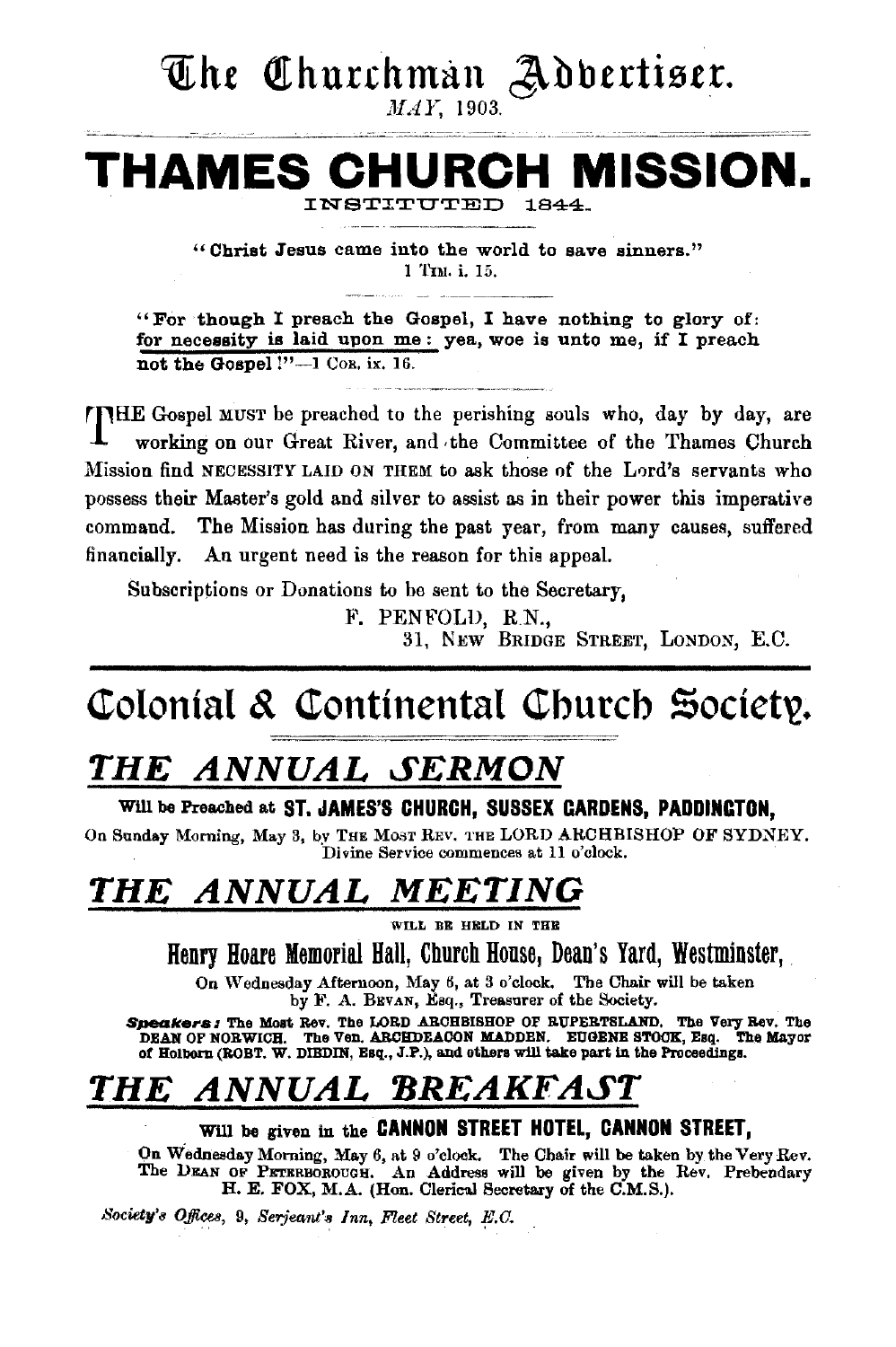## BOOKS FOR LENT.

- **BEHOLD THE LAMB OF GOD.** A Series of Discourses tracing through Scripture the Evolution and Coronation of the Lamb. By RUTHERFORD WADDELL, M.A., D.D. (Duncdin, New Zealand). Crown 8vo., cloth, 5s.
- **THE DEATH OF CHRIST: Its Place and Interpretation in the New Testament.** By JAMES DRYSEY, D.D., Professor of New Testament Language, Literature, and Theo-<br><sup>1</sup> vg, United Pree Church College, Glasgow. Second Edition, compl
- **THE SEVEN WORDS FROM THE CROSS.** By the Rev. W. ROBERTSON NICOLL, M.A., LL.D. Third Edition. Cloth, price ls. 6d.
- THE LAMB OF GOD. Expositions in the Writings of St. John. By the Rev. W. ROBERTSON NICOLL, M.A., LL.D. Third Edition. 2s. 6d.
- **THE TRIAL AND DEATH OF JESUS CHRIST.** A Devotional History of Our Lord's Passion. By the Rev, Prof. JAMES BTALKER, M.A., D.D. FIRE Edition, completing Eleventh Thousand. Crown 8vo., cloth, 5s.
- **COMPANIONS OF THE SORROWFUL WAY.** By the Rev. JOHN WATSON, D.D. Seventh Thousand. Feap. 8vo., cloth, 2s. 6d.
- **THE PRINT OF THE NAILS.** By the Rev. T. H. DARLOW, M.A. Third Thousand. Cloth, price ls. 6d.
- **SPIRAL STAIRS; or, The Heavenward Course of the Church Seasons.** Devotional Studies on the Christian Life. By the Rev. J. H. Townsgrop, D.D. With an Introduction by the Right Rev. LORD BISHOP OF DURHAM. Crown 8vo., cloth
- THE ANGLICAN PULPIT LIBRARY, Volume III. SEXAGESIMA TO PASSIONTIDE. Small 4to., price 15s.

 $\bullet_4{}^*$  Vol. III. contains complete Sermons, Outlines on the Epistles, Outlines on the Gospels, Outlines on the Lessons, Outlines for the Day on various passages of Scripture, and Illustrations for Sexagesima, Quinquage

Full Prospectus, with Specimen Pages and Order Form, sent on receipt of post card.

HODDER & STOUGHTON, 27, PATERNOSTER ROW, LONDON, E.C.

# ELLIOT STOCK'S NEW PUBLICATIONS.

A Representative Volume of the late Archbishop's Writings.

**SECOND EDITION.—In foolscap 8vo., tastefully printed and handsomely bound, price 5s.** 

### HELPS TO GODLY LIVING: A Book of Devotional

From the Writings of the late Right Honourable and Most Reverend Thoughts. FREDERICK TEMPLE, D.D., LORD ARCHBISHOP OF CANTERBURY. Selected and arranged. with His Grace's permission, by J. H. BURN, B.D.

"We shall be surprised if this quiet little book does not do a solid amount of good on these lines. Church-The state of the second and the second and the second and the second and the second and the second and the second interaction of the detector of the second and state is a distinct and the detector of the second and the sec

In crown 8vo., cloth, gilt lettered, 2s. 6d. net.

#### VITAL RELIGION; or, the Personal Knowledge of Christ. By the Rev. G. H. S. WALFOLE, D.D., Principal of Bede College, Durham.

We have no hesitation in saying that Dr. Walpels has given us a work of real spiritual value, and we<br>heartily recommend it to all thoughtful readors."—Guardian.<br>"Well written and illustrated from many sides of familiar co

ELLIOT STOCK, 62, PATERNOSTER ROW, LONDON E.C.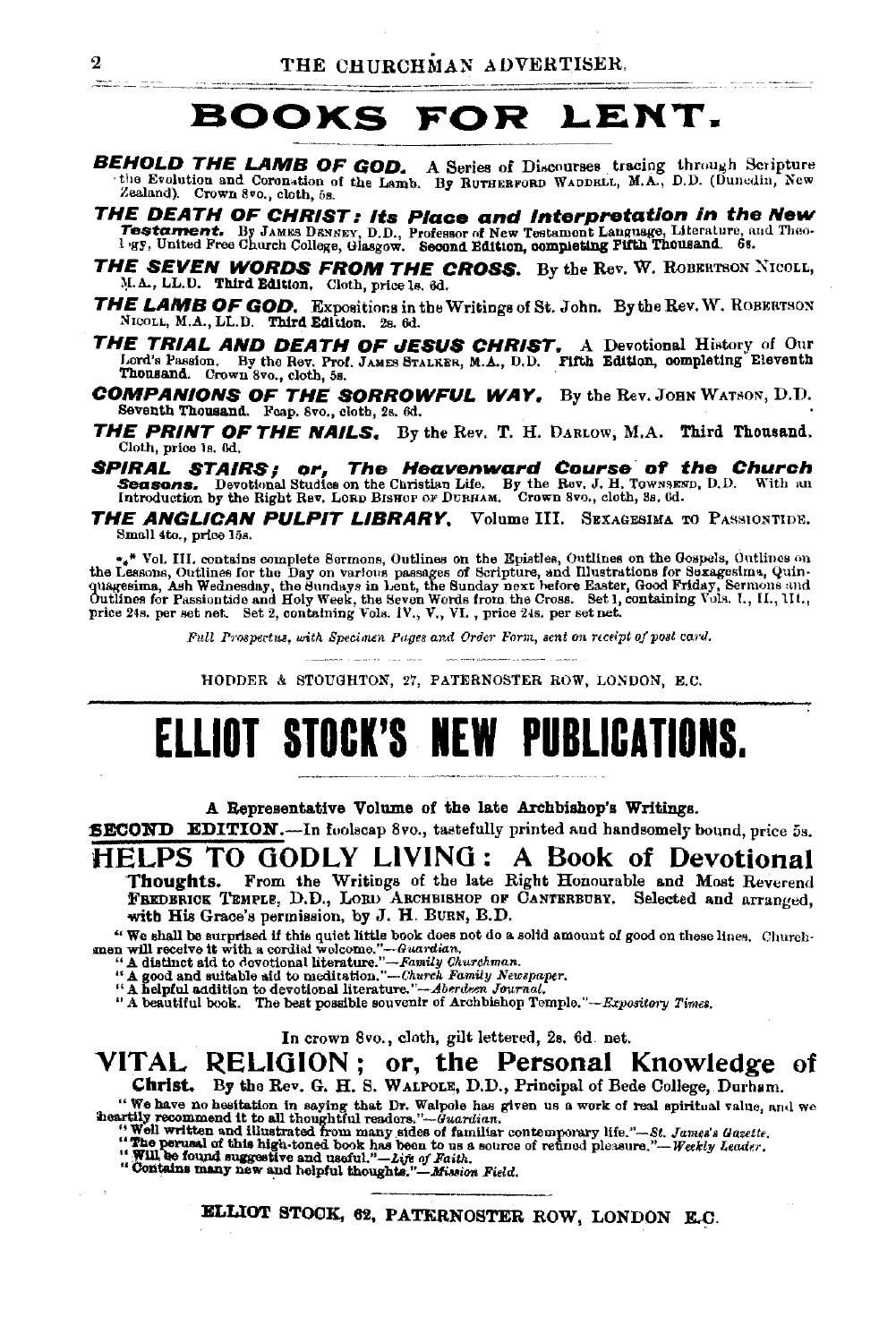# **CHURCH MISSIONARY SOCIETY.**

For the spread of information about its Work and the deepening of Missionary Zeal, the Society publishes various Magazines. Books, Pamphlets, etc. A complete Catalogue will gladly be forwarded on application to the Lay Secretary.

#### MONTHLY MAGAZINES.

- **The C.M. Intelligencer.** The official organ of the Society. It should be read by all who desire to make a study of the Society's methods and work.
- 80 pages, royal 8vo., with frontispiece . Price Sixpence.
- The C.M. Gleaner. The popular Magazine of the Society. 16 pages, large 4to., well illustrated  $\cdots$ ... Price One Penny.  $\cdots$ 
	- Special Edition. On Art Paper ... ... Price Twopence.  $\ddotsc$
- Mercy and Truth. A record of C.M.S. Medical Mission Work. 32 pages in wrapper, illustrated ... ... Price One Penny.  $\ldots$  $\cdots$
- Awake. A Magazine for country districts and poorer town parishes. 12 pages, 4to., with numerous illustrations ... ... Price One Halfpenny.  $\ddotsc$
- The Round World. A Magazine for boys and girls. 16 pages, small 4to., well illustrated ... Price One Halfpenny.  $\ldots$ 
	- A Specimen Packet of the above Monthly Magazines will be sent, together with the Catalogue, on application to the LAY SECRETARY, CHURCH MISSIONARY SOCIETY, SALISBURY SQUARE, LONDON, E.C.

## Inurchwoman. AN ILLUSTRATED WEEKLY PAPER.

EDITED BY G. M. IRELAND BLACKBURNE and H. P. K. SKIPTON.

THE CONTENTS IN THE PAST HAVE INCLUDED:

"Reasons Why."

By the late MISS CHARLOTTE M. YONGE.

"The Average Girl."

By MISS M. BRAMSTON. "The Te Deum"

- By the Right Rev. the BISHOP OF SALISBURY.
- "Thomas A Kempis" By the Rev. Chancellor WORLLEDGE.

"Sunday by Sunday"

By the Rev. MELVILLE SCOTT. "The Blessed Life."

By the REV. JESSE BRETT. "Some Poor Folk."

By Miss K. E. VERNHAM.

Hymns. By Miss FLLEN BLUNT, Miss MARGARET BURNSIDE, the Rev. F. W. ORDE WARD, and others.

By Miss MAUD E. SARGENT.

"Forgotten Festivals."

**Articles** 

ILES GRACE ADNLINE, DUCHESS OF BEDFORD, Mrs. JEROME MERCIER, Miss CHRISTADEL (COLE. R. M. POPE, Miss CHRISTAN BUMER, Mrs. JEROME E. M. FUELD, Mrs. ROMANES, the Lady FREDERICK BRUDENELL-BRUCE. Miss MARY E. CHRISTIE, Miss C.

**THE CHURCHWOMAN.** Price 1d.; or 6s. 6d. per annum, post free, from the Office. SPECIMEN COPIES SENT POST FREE UPON APPLICATION.

36, MAIDEN LANE, STRAND, W.C.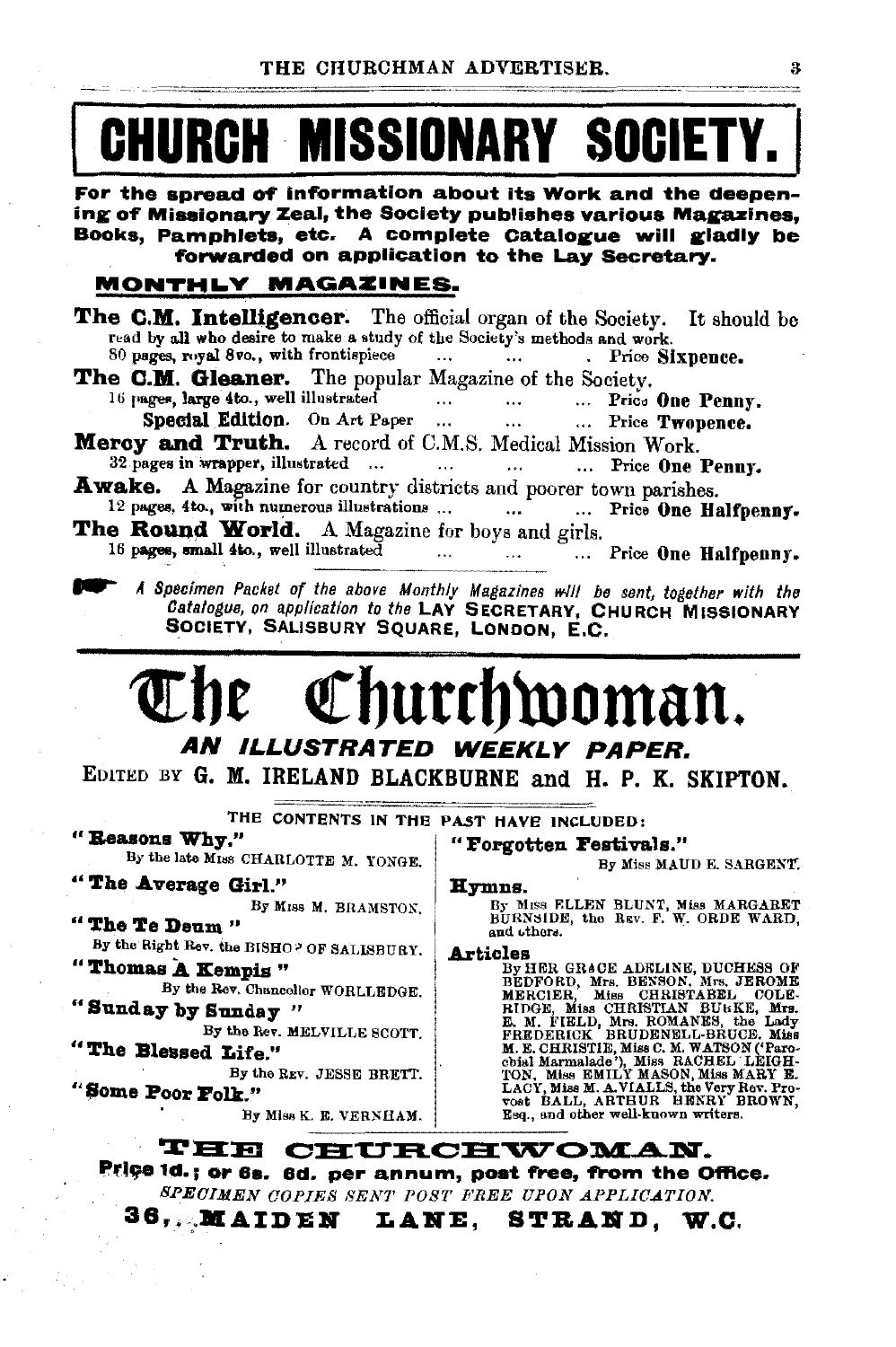### **NEW VOLUME OF THE**  *u* **CHURCH'S OUTLOOK SERIES" NOW READY.**

Crown Svo., cloth, price 2s. 6d. net.

# **THE POSITION**  OF THE LAITY IN THE CHURCH.

#### By ALFRED BARRY, D.D., D.C.L.,

Canon of Windsor and Assistant Bishop In the Diocese of London ; formerly Bishop of Sydney and Primate of Australia.

The object of this work is to examine briefly the true position of the Laity in the Church of Christ, in regard both to rights and responsibilities. This examination renders it necessary to consider that position ideally, as a part of the Apostolic Constitution of the Church of the New Testament and of primitive times, and also to trace in slight outline the historical develop· menta of that position in times past and present, especially in relation to our own branch of the Catholic Church. The task is undertaken under the strong conviction that, with a view both to Church Reform and to Church progress, it is urgently necessary for us to secure for our Church some organization of self-government in which clergy and laity shall be adequately represented and rightly co-ordinated under Episcopal direction.

The following list of contents of various chapters will best indicate the idea and the plan of the work. CONTENTS.

#### Preface.

The Apostolic Ideal of the Church.<br>The Growth of Hierarchical Power in the Early and Middle Ages.

The Reaction against the Hierarchical Power and Re-assertion of the rights of the whole Body of the Church.

The Course of the English Reformation and the Establishment of the Anglican Position.

The Post-Restoration History in the Anglican Communion.

The Present Course of Church Opinion in England.<br>The Definition of Lay Church Membership.<br>Conclusion.

"It was in the highest degree fitting that the series of handbooks on current ecclesiastical problems which is in course of publication under the title of *The Church's Outlook for the Twentieth Century* should include a volume on "The Position of the Laity in the Church," and to no one could the writing of it hav

"Canon Barry writes in a simple and popular way, and has done well, we think, in not over-<br>loading his pages with notes and references."—*Hookselter.*<br>"The book before us is a competent and able one."—Aberdeen Free Press.

ELLIOT STOCK, 62, PATERNOSTER ROW, LONDON, E.C.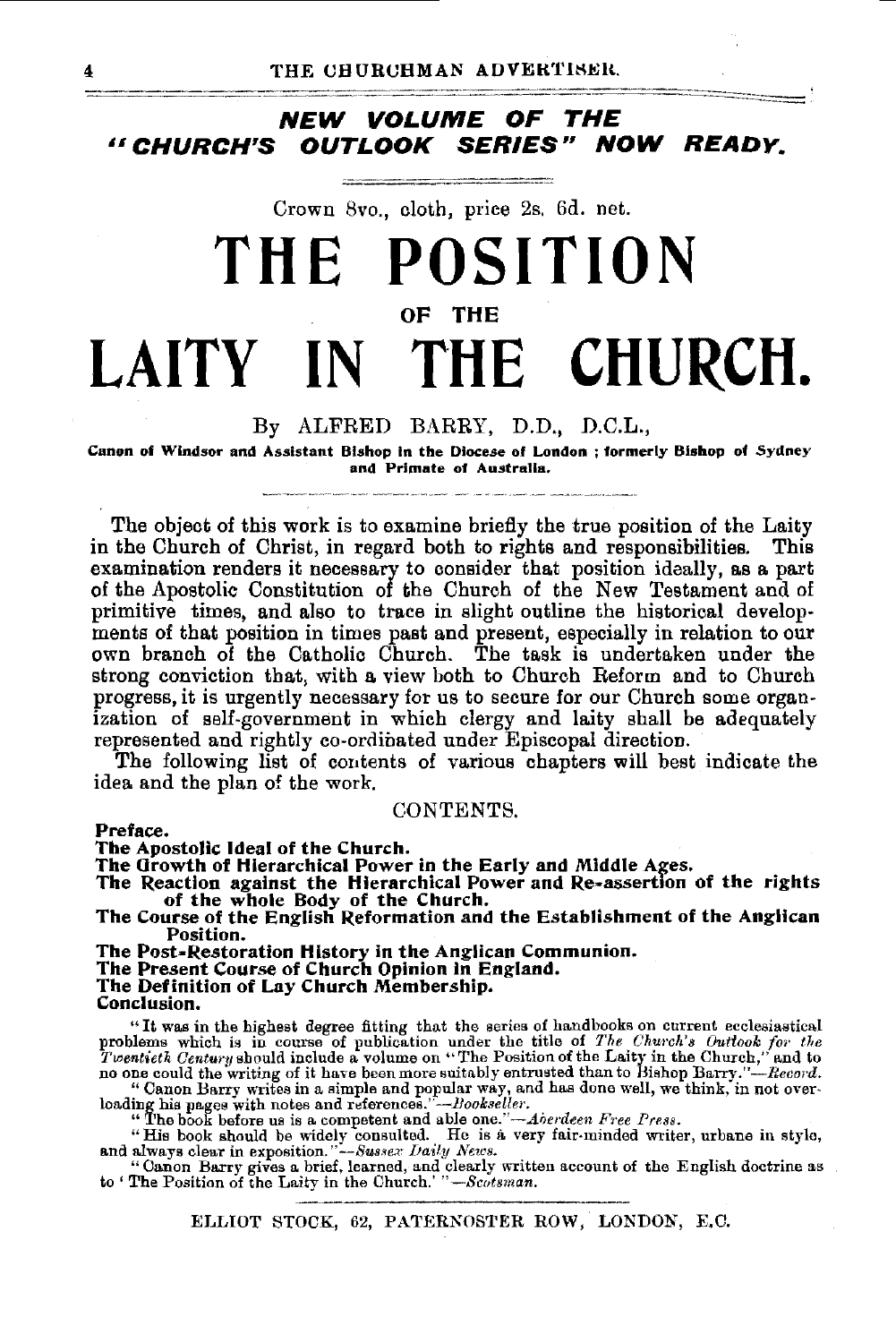#### THE

## HYMNAL COMPANION TO THE BOOK OF COMMON PRAYER. Edited by the Right Rev. Bishop E. H. BICKERSTETH, D.D. (late of Exeter). NEW REVISED AND ENLARGED EDITION.

The present Edition contains 601 Hymns, of which only 466 appeared in the last Edition, *84* Hymns of that Edition, which contained 550, having now been omitted, whilst 184 NEw HYMNS have been added; and it is hoped that the loss of those omitted, some of which time has proved were rarely sung, will be far more than compensated by the gain of those introduced.

The New Musical Edition has been edited by CHARLES VINCENT, Mus. D. Oxon, Organist of Christ Church, Hampstead, and by D. J. Woon, MUll, B. Ox on, Organist of Exeter Cathedral, with the counsel and assistance, throughout their laborious work, of Sir JOHN STAINER,  $M.A.,$ Mus. D., Professor of Music in the University of Oxford.

*Grants are made in special cases on the introduction of the* " *lfyrnnal Companion" ·into poor parishes.* 

The following refers solely to the 1890 EDITION, which is quito distinct from the old book, and cannot be used with it. The Second Edition (1876) is still kept in print.

N.B.-The sizes of' the variowa Editions are given in inches.

|                                                                             | PRICE          |                                                                                             | <b>PRICE</b>      |  |
|-----------------------------------------------------------------------------|----------------|---------------------------------------------------------------------------------------------|-------------------|--|
| No.                                                                         | a. d.          | No.                                                                                         | s. d.             |  |
| 201 A. Medium 32mo., cloth, $4\frac{1}{2} \times 3$                         | 0              | 208 E. With Common Prayer, morocco, gilt<br>-8                                              |                   |  |
| 201 B.<br>roan, red edges<br>$\overline{\phantom{a}}$                       | 1              | edges                                                                                       | 2<br>6            |  |
| 201 C.<br>morocco or calf, gilt<br>$55 -$                                   |                | 208 F. With Common Prayer, Persian, red edges                                               | в                 |  |
| edgos<br>$\ddotsc$                                                          |                | 208 H. With Common Prayer, French morocco,<br>6                                             |                   |  |
| 202 A. Super-royal 32mo., cloth, $5\frac{1}{3} \times 3\frac{1}{2}$         | ı              | 0<br>circuit<br>$\ddot{\phantom{0}}$                                                        | ı<br>6            |  |
| 202 B.<br>red edges<br>$11 -$                                               | ı              | 208 K. With Common Prayer, German calf,<br>2                                                |                   |  |
| 202 C.<br>$\cdots$                                                          | 2              | $\overline{2}$<br>padded r/c                                                                | O                 |  |
| 202 D.<br>$\sim$ $\sim$                                                     |                | 208 L. With Common Prayer, German calf,                                                     |                   |  |
| roan, red eages<br>morocco or calf, gilt<br>odges,<br>$\ddot{\phantom{a}}$  | 3              | circuit<br>6<br>$\sim$                                                                      | - 6<br>8          |  |
| edges<br>203 A. 12mo., cloth, $7 \times 4\frac{1}{2}$                       | ł              | 208 M. With Common Prayer, smooth Persian<br>в                                              |                   |  |
| 20 <b>3 B</b> .<br>roan, red or gilt edges                                  | 3              | calf, red under gilt edges<br>0                                                             | 8                 |  |
| $\mathbf{B}$<br>203 C.<br>" morocco or calt, gilt edges                     | 4              | 208 N. With Common Prayer, roan, r/c<br>6                                                   | L                 |  |
| 204 A. 12mo., with Introduction and Notes,                                  |                | 208 O. With Common Prayer, padded Persian                                                   |                   |  |
|                                                                             | 9.             | в                                                                                           | 2<br>6            |  |
| red edges<br>$\ddotsc$<br>$\sim$ $\sim$                                     |                | morocco, г/с<br>and the analysis are a series                                               |                   |  |
| 204 B. 12mo., with Introduction and Notes,                                  |                | 208 P. With Common prayer, French morocco,                                                  |                   |  |
| roan, red or gilt                                                           | 4              | -6                                                                                          |                   |  |
| 204 C. 12mo., with Introduction and Notes.                                  |                | 208 Q. With Common Prayer, French morocco,                                                  | -8                |  |
| morocco, gilt<br><b>Contract Contract Contract</b><br>$-24.4 -$<br>$\cdots$ | 6              | 0                                                                                           |                   |  |
| 205 A. Crown 8vo., cloth, red edges, $7 \times 5$                           | я              | 208 R. With Common Prayer, morocco, circuit,<br>$\Omega$                                    | ñ                 |  |
| 205 B.<br>,, roan, red or gilt edges<br>,, morocco or calf. gilt eq         | 4              | $\Omega$<br>button clasp, $r/g$<br>$\sim$ $\sim$                                            |                   |  |
| 205 C.<br>morocco or calf, gilt edges                                       | 6.             | 208 S. With Common Prayer, Anglo-Russian,<br>Û                                              | 0                 |  |
| 206 A. Crown 8vo., with Tunes, cloth, red                                   |                | rounded corners                                                                             | 2<br>6            |  |
| edges, $7 \times 5$<br>$\cdots$                                             | $\pm$          | 208 T. With Common Prayer, Madras r/c r/g<br>0                                              | 4                 |  |
| 206 B. Crown 8vo., with Tunes, cheaper paper                                |                | Large 32mo., cloth, ruby type, $5 \times 3$<br>209 -                                        | 0<br>ı<br>n       |  |
| and binding                                                                 | $\overline{2}$ | $209^*$ Large 32mo., roan, gilt $\cdots$<br>-6                                              |                   |  |
| 206 C. Crown 8vo., with Tunes, Persian red or                               |                | 209 A. Large 32mo., with Common Prayer,                                                     |                   |  |
| gilt edges<br>$\sim$ $\sim$ $\sim$<br>$\sim$ 10 $\mu$ m $^{-1}$             | 6.             | cloth<br>в                                                                                  |                   |  |
| 206 D. Crown 8vo., with Tunes, limp moroeco,                                |                | 209 B. Large 32mo., with Common Prayer,                                                     |                   |  |
| gilt edges                                                                  |                | pastegrain roan<br>6                                                                        | 2<br>0            |  |
| 206 E. Crown 8vo., with Tunes, Treble Part                                  |                | 209 C. Large 32mo., with Common Prayer,<br>0                                                |                   |  |
|                                                                             | Q.             | meroeco, gilt $\cdots$ . $\cdots$<br>O                                                      | 8<br>я            |  |
| 206 G.<br>$\alpha$ , Organ size<br>$\sim$                                   | 4              | 209 D. Large 32mo., with Common Prayer,<br>0                                                |                   |  |
| 207 A. Small 4to., for Organ, $8 \times 7$<br>$\sim 10^{-1}$                | 8              | German calf, gilt<br>-6                                                                     | e                 |  |
| 207 B.<br>cheaper paper and binding,                                        |                | 210 B. Diamond 48mo., roan, red edges, 3} × 2                                               | 0<br>ı            |  |
| for Choirs<br>$\ddot{\phantom{a}}$<br>$\cdots$                              | 4              | 210 C. Diamond 48mo., morocco or calf, gilt<br>-6                                           | 2<br>n            |  |
| 208 A. Penny Edition, in wrapper, $4\frac{1}{2} \times 3$ .                 |                | 210 D. Diamond 48mo., German calf, gilt,                                                    |                   |  |
| 208 B.<br>cloth                                                             |                | rounded corners<br>$\ddot{\phantom{0}}$<br>2                                                | 2<br>6            |  |
| $\sim$<br>208 G.<br>fancy cloth, red edges. .                               | 04             | 210 E. Diamond 48mo., morocco, circuit edges                                                | $\mathbf{z}$<br>R |  |
| $, \, \cdot$<br>208 C. With Common Prayer, cloth, red edges,                |                | 210 F. Diamond 48mo., German calf, eircuit                                                  |                   |  |
| size $4\lambda \times 3$                                                    | $0 \quad 9$    | state of the contract of<br>$\bullet$ + $\bullet$<br>edges                                  | œ<br>з            |  |
| $\sim$ $\sim$                                                               |                | Mission Hymns, paper<br>$\ddot{\phantom{0}}$                                                | 0<br>ı            |  |
| 208 D. With Common Prayer, roan, red or gilt                                |                | 20s. per 100<br>cloth<br>$\cdots$<br>0                                                      | $\Omega$          |  |
| edges                                                                       |                |                                                                                             |                   |  |
| A.S.                                                                        |                | The "Hymnal Companion," 1890_Edition, may also be had in special bindings, with and without |                   |  |
| the Common Prayer-Book, suitable for presentation.                          |                |                                                                                             |                   |  |

FULL LIST ON APPLICATION.

LONDON: SAMPSON LOW, MARSTON AND COMPANY, LIMITED, ST. DUNSTAN'S HOUSE, FETTER LANE, FLEET STREET, E.C.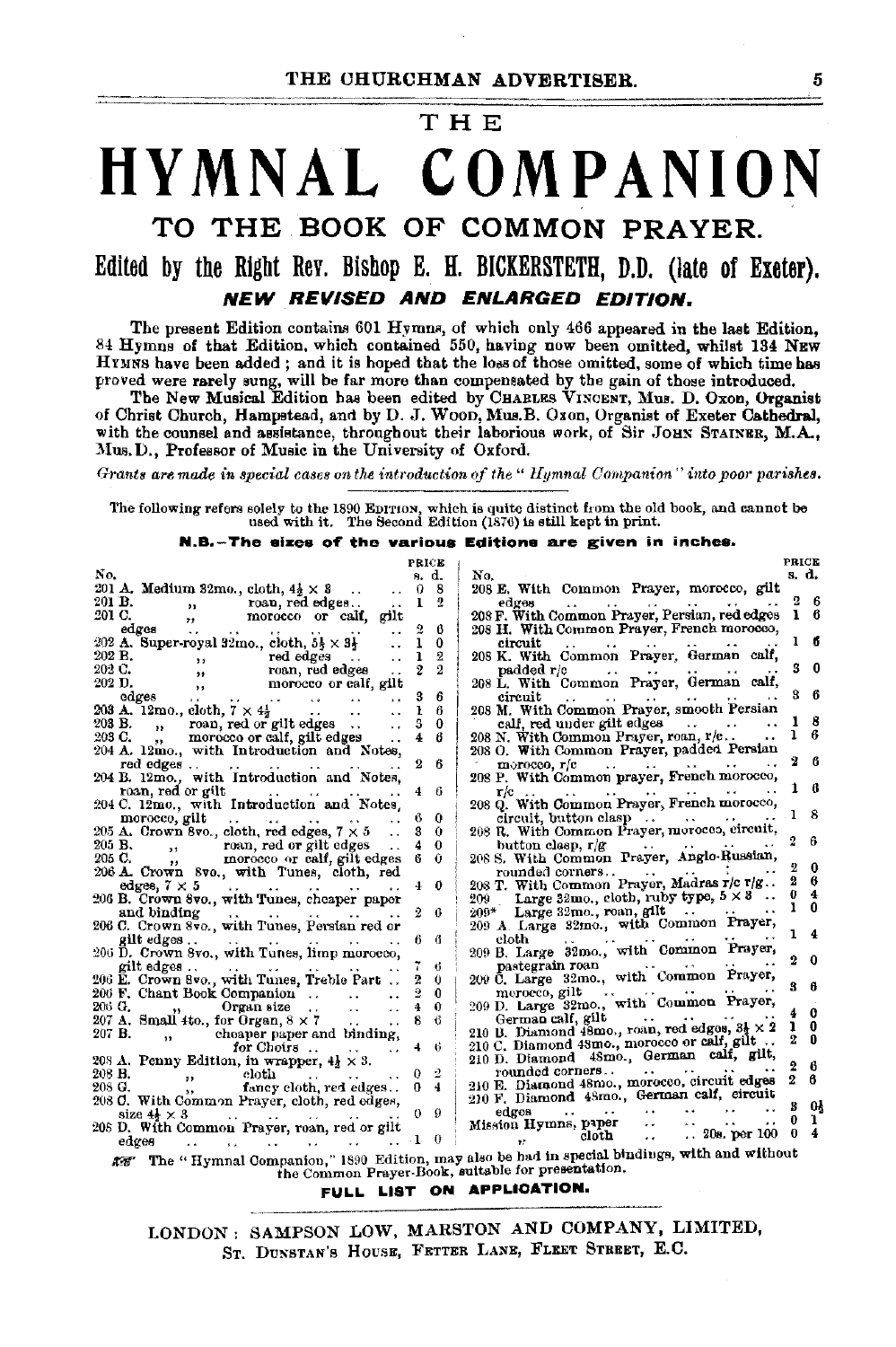## **lAVE'S INDEI-DIBEST of the HOLY SCRIPTURES.**

Comprising over 20,000 Topics and Sub-Topics and 100,000 *Beferences to the Scriptures.* 

### **By ORVILLE ·J. NAVE, A.M., D.D., LL.D.**

Large Bvo., pp. 1622, with numerous Coloured Maps.

New Impression on Oxford India paper, cloth, gilt edges, 17s. ; straight grain, roan, limp, round corners, red under gilt edges, gilt roll, 2ls.; on ordinary paper, cloth, red edges, 12s.; Persian grained back, cloth sides, gilt edges, 15s. .<br>Alan tahun 1999 - Peranci Kabupaten Kalèndher Kabupaten

### **DAY BY DAY OF THE CHRISTIAN YEAR.**

Being Daily Readings in the words of the Revised Version of the Holy Scripture, following the seasons of the Christian Year.

Demy 8vo, on rag-made paper, from 2s. : on Oxford India paper, from 3s.

OF ALL BOOKSELLERS.

LONDON: HENRY FROWDE, OXFORD UNIVERSITY PRESS WAREHOUSE, AMEN CORNER.

NEW VOLUME OF SERMONS BY ARCHDEACON WILBERFORCE.

In crown 8vo., cloth, gilt lettered, **5s.** 

# **FEELING AFTER HIM.**

Sermons Preached for the most part in Westminster Abbey.

(SECOND SERIES)

By BASIL WILBERFORCE, D.D.,

*Archdeacon of Westminster, Chaplain to the Speaker, Select Preacher before the* University of Oxford.

"The sermons are eloquent and inspiring, and made interesting and instructive by apt illustrations from life and literature."-Scotsman.

"What a feast for reflective minds the whole volume provides! It is worthy of the manysided clergyman whose voice has electrified refined audiences in the veneral Abbey by the Thames, and has in dinnor-house poured forth persuasive exhortations into the ears of workmen preparing the edifice for the Coronation."-Christian Commonwealth.

ELLIOT STOCK, 62, PATERNOSTER ROW, LONDON, E.C.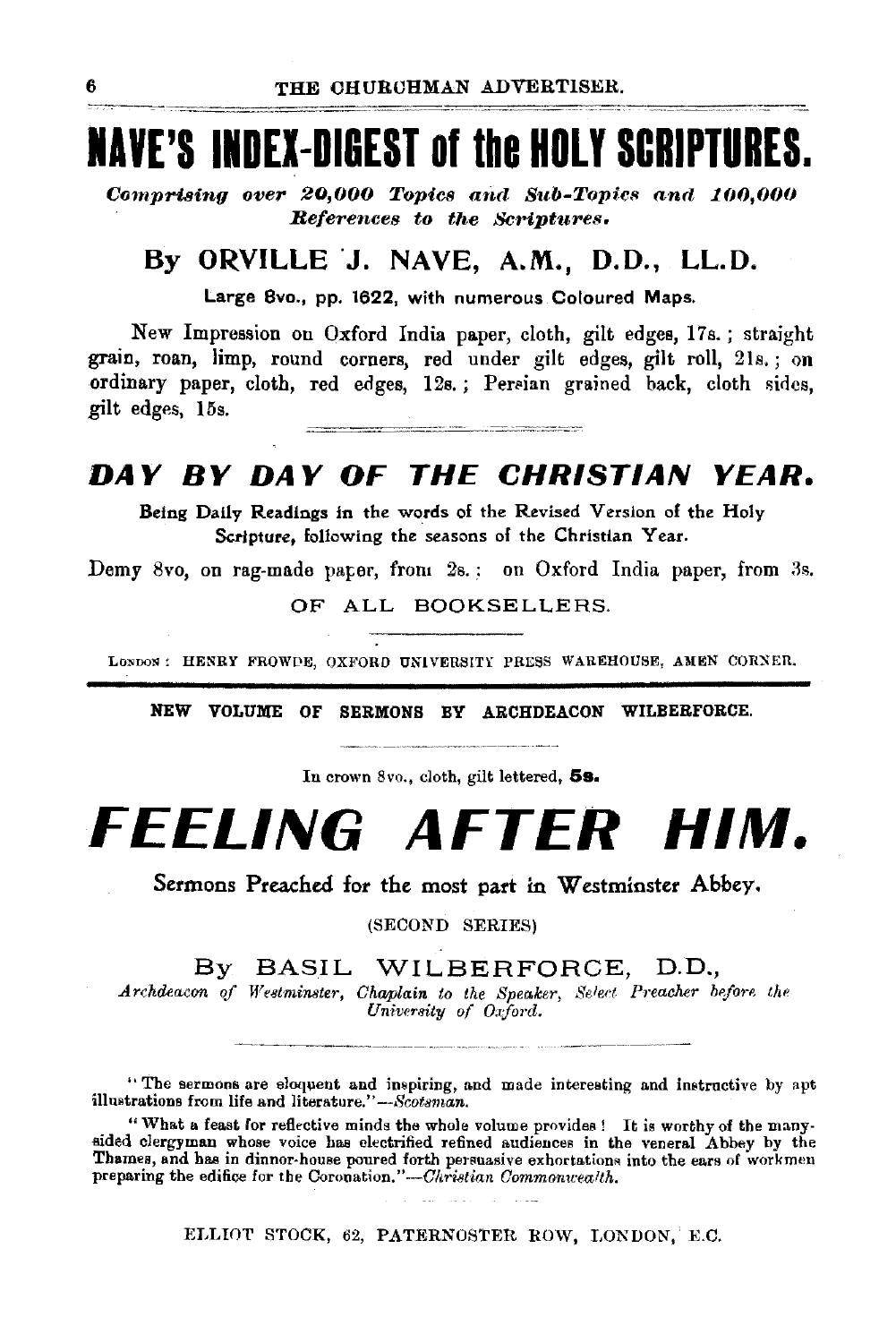<sup>u</sup>*IF* **WE LOSE OUR REST DAY, WE LOSE OUR RELIGION."** 

THE PARISH LOCAL PRESS MISSION.

# **''sunday all tb¢ Y¢ar** '' ;

### Or. GOD'S GOLD AND GOD'S FLOWERS.

The April Supplemental Number of "The Day of Days."

ARRANGED BY

The Rev. CHARLES BULLOCK, B.D., Editor of "Home Worns."

FIRST EDITION of 100,000 Copies Now Ready. Price 1d. In quantities, 4s. per 100.

HE Archbishop of ARMAGH (Dr. Alexander) writes to the Editor : "You bring me face **\l.J,.-** to face with *a terrible and unexpected fact* when you tell me that *'JWEN'PY MILLIONS, rich* as well as *poor*, are never seen in any church in the compass of these islands. May you find a blessing in your attempt to make the *Press*, in some measure, a pulpit, through the agency of a Parish Local Press Mission."

Amongst many others who hare expressed deep interest in this effort are:<br>The Archbishop of DUBLIN. The Bishop of PETERBORO'. | Archdeacon MADDEN,

The Bishop of NEWCASTLE.

The Bishcp of DURHAM. The Bishop of MANCHESTER. Prebendary WEBB-PEPLOE.<br>The Bishop of RIFON. The Bishop of DERRY. The Rev. Canon M'CORMICK, The Bishop of DERRY. The Rev. Canon M'CORMICK,<br>The Bishop of Ossoay. D.D.

The aim of The Darish Local Dress Mission is to reach, as far as possible, the 20,000,000 now "outside all public worship" with a kindly invitation to the House of Prayer.

Any Clergyman or Lay Friend wishing thus to reach the entire population of any Parish can place a copy in every home on the following terms, which are irrespective of any trade margin :

## 100 Copies for 100 Homes, or 600 population, for 4s.<br>100 min 500 min 3,000 min 41.

&00 " " 500 .. 3,000 " " £1.

Thi• is scarcely more than the cost of Bills announcing Sermons, and the effort will be almost sure to fill the Church. If desired, a gift of copies can be assigned specially by any donors to poor and populous parishes on writing to the Honorary Secretary, The **Parisb press Mission, "Home WORDS" OFFICE, 11, LUDGATE SQUARE, E.C.** 

# **''Sunday all tb¢ Y¢ar** ''

CONTAINS A

NEW SUNDAY TALE in six chapters, by EDWARD GARRETT,

EN~'ITLED

"Mark Lorrimer; or, The Bells of Eastertide,"

which alone would form an ordinary Is. book. Many other papers, and Fine Art Illustrations.

#### DIFFICULTY OF PRODUCTION. EARLY ORDERS INDISPENSABLE.

Editions of 100,000, to meet demand, will be printed as rapidly as possible, but the difficulty of production is great; orders should be therefore sent at once to save delay.

LONDON: "HOME WORDS" OFFICE, 11, LUDGATE SQUARE, E.C.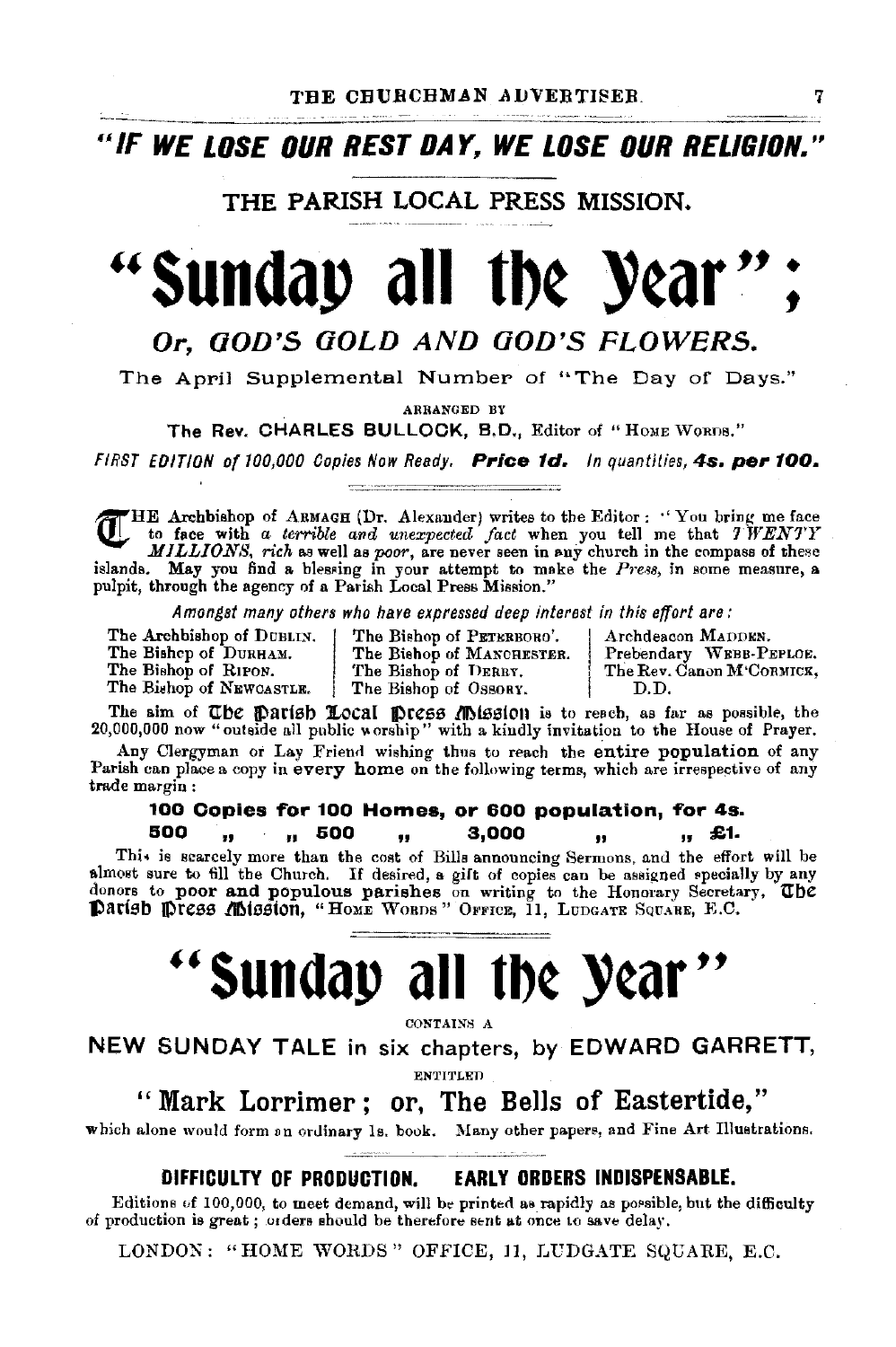### WORKING SCHOOL, RPHA FOUNDED 1758.

#### 500 *Fatherless Children Are MAINTAINED AND EDUCATED.*

Senior School-MAITLAND PARK, N.W. Junior School-HORNSEY RISE, N. Contalescent Home-HAROLD ROAD, MARGATE.

Patrons: His Majesty THE KING, Her Majesty QUEEN ALEXANDRA. President: Field-Marshal H.R.H. the DUKE OF CAMBRIDGE, K.G. Treasurer-Sir HORACE BROOKS MARSHALL, M.A., LL.D., J.P.

## **NEW ANNUAL SUBSCRIPTIONS & DONATIONS ARE URGENTLY NEEDED**

So that the work of the charity may be fully maintained.

Two Votes are allowed at each Election for every Guinea subscribed.

SECRETARY: ALEXANDER GRANT. OFFICES: 73, CHEAPSIDE, E.C. BANKERS: LONDON JOINT STOCK, PRINCES STREET, E.C.

### **CHRISTIAN** COMMUNITY.

#### INSTITUTED BY THE HUGUENOTS, 1685.

President-SIR GEORGE WILLIAMS. Vice-President-THE EARL OF ABERDEEN. K.G. Treasurer-F. A. BEVAN, Esq. Bankers-Messrs. BARCLAY & CO., 54, Lombard Street, E.C.

#### FOR VISITING AND PREACHING THE GOSPEL ΙN WORKHOUSES AND OTHER **PLACES.**

The province of this Society is to preach the Gospel, and in other ways relieve two classes -those who cannot and those who will not, attend the ordinary places of worship. The work of preaching and visitation is carried on by over

450 Voluntary Workers of both sexes, who give their time gratis.<br>15,000 Workhouse Innates visited every week in

- 
- 
- 

- 3,234 Children and Adults taken for a day into the Country.
- 500 Sent away for a week.
- 10,000 Workhouse poople had buns and oranges, Christmas.
- Spitaineids, Hackney, Et. John s wood,<br>
Shoke Newington, Borough, and Hastings,<br>
7 Mission Halls are now supported.<br>
1,021 Bread, Lodging, & Coal Tickets given a way.<br>
1,150 Garment swere made and sold lust<br>
1,3000 Dinners 2,366 Attendances were made by poor widows, 1,150 Garment swere made and sold last year.
	-
	-

Income £5,258. Contributions or Donations (N.B.—Periodicals and Tracts are most useful, and may be sent to the Secretary) can be paid int , the Bank, to the Treasurer, or will be very gratefully received by the Secretary, Mr. JAMES ATKINSON, Office, Memorial Hall, London Street, Bethnal Green, E.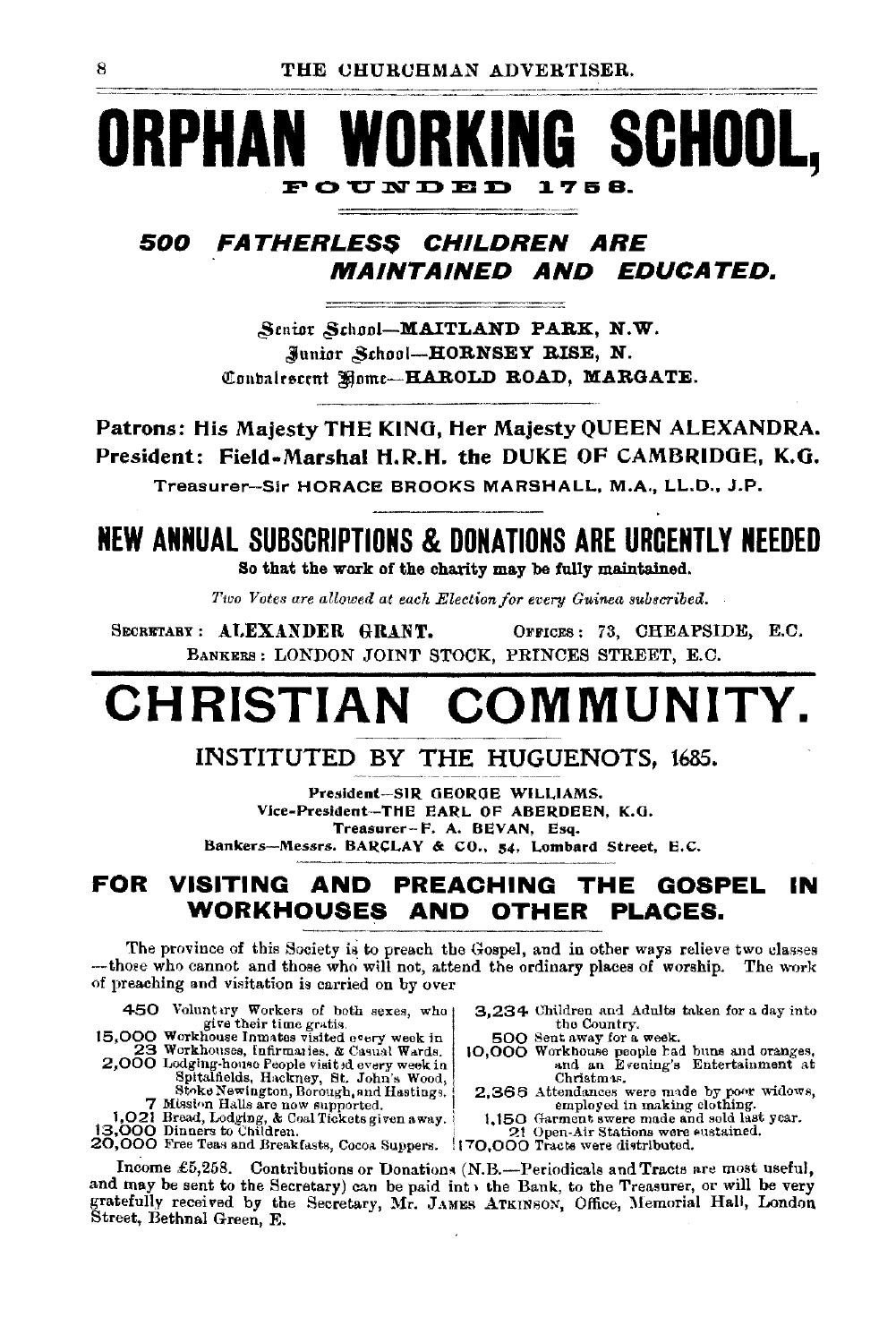# The *Mational* Protestant Church Union.

To Maintain the Principles of the Reformation as set forth in the Praver Book and Articles of the Church of England.

President-W. D. CRUDDAS. Esq. Chairman-The Rev. Prebendary WEBB-PEPLOE. M.A. Treasurer-T. F. VICTOR BUXTON, Esq. Secretary-Sir C. ROBERT LIGHTON, Bart.

The Mational Drotestant Church Union witnesses for-

- 1. The supremacy and sufficiency of the Holy Scriptures as the Word of God.
- 2. The sole and sufficient efficacy of the sacrifice of the Lord Jesus Christ upon the Cross.
- 3. The justification of man by faith only in the Lord Jesus Christ.
- 4. The right of every believer to direct and unimpeded access to God, through Christ.
- 5. The freedom and sovereignty of the work of the Holy Spirit in sanctification.

WILL YOU HELP THIS IMPORTANT WORK?

For List of Publications, Terms of Membership, etc., apply to the Secretary, N.P.C.U., 324. REGENT STREET. LONDON. W.

# ELLIOT STOCK'S NEW BOOKS.

In crown 8vo., cloth, gilt-lettered, price 3s, 6d.

**SERMONS OF THE AGE.** Thirteen Sermons. By the Rev. T. MEREDITH WILLIAMS, B.A., Vicar of Llanarth, Cardiganshire.

In crown 8vo., gilt lettered, price 1s. 6d. net.

THE WORK **Five Ordination** OF THE MINISTRY. Addresses. By the Rev. R. G. HUNT, M.A., Vicar of St. Mark's, Wolverhampton.

In demy 8vo., tastefully printed on thick paper, price 1s. net.

A Paper read in outline before the EVIL, NOT EVERLASTING. Rugely Branch of the Society of Sacred Study. By Rev. OSMOND DOBREE, M.A., of the University of Dublin, Prebendary of Lichfield, Vicar of Colwich.

In medium 8vo., paper cover, price 1s. 6d.

THOUGHTS ON SOME SOCIAL QUESTIONS Past and Present. By LOUISA TWINING.

#### NEW BOOK FOR CHILDREN.

In crown 8vo., tastefully printed and bound in cloth, with two illustrations, price 1s. 6d.

MOSES AND THE WILDERNESS. Joshua and Canaan. For boys and girls. By MRS. E. R. CONDER.

ELLIOT STOCK, 62, PATERNOSTER ROW, LONDON, E.C.

 $\Omega$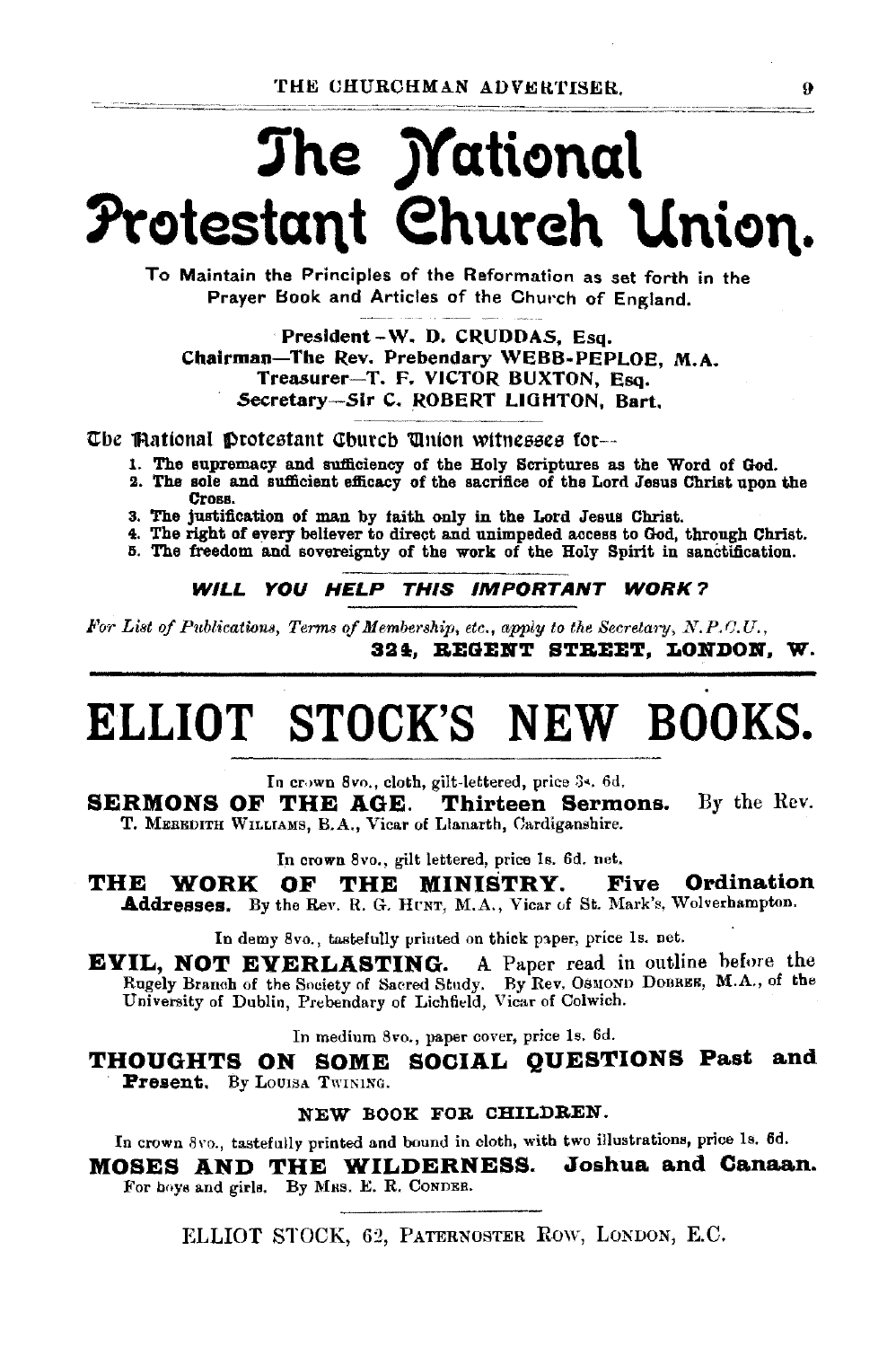#### ECCLESIASTICAL INSURANCE OFFICE, LTD.

FIRE INSURANCE. BURGLARY INSURANCE. GL. **GLASS INSURANCE.** 

TIRE INDURING: DURULAR INDURING: CHANGE INDUSTRIES.<br>The Surplus Profits are devoted to Institutions, etc., which are for the benefit of the Clergy and of Church objects.

objects.<br>For information and Forms, apply at the Joint Offices of the Ecclesiastical insurance Office.<br>Ltd., and the Clergy Pensions Institution, 11, Norfolk Street, Strand, London, W.C.<br>JOHN DUNCAN, F.I.A., Secretary.

"This is a serious attempt made in good faith to help the Clergy to help themselves, and to husband the existing resources of the Church."-Guardian.

#### CLERGY **PENSIONS** INSTITUTION.

The distinguishing characteristic of the scheme of the lustitution may be concisely stated in the three words, "Self-help aided," Clergymen who wish to secure the benefits of the Institution for themselves or their words, words, "Self-help sided." Clergymen who wish to secure the benefits of the Institution for themselves or their families exercise felf-help hy making payments in purchase of B-nebits; while Honorary Contributions are applie

THE SOCIETY FOR RELIEF OF PERSECUTED JE (SYRIAN COLONIZATION FUND)

Employs 70 Jews at Abraham's Vineyard, Jerusalem, in cultivation of ground, quarrying and dressing stone, building, and olive oil soap making, and distributes drinking water to many hundreds of poor Jews who have no supply from-rock-hewn cisterns, constructed by Jews on the vinevard. Also gives clothing and food to 1,500 mothers, mostly sick, feeble, or blind, with families.

**FUNDS URGENTLY NEEDED** that more of the starving Jews may be employed. CONTRIBUTIONS THANKFULLY RECEIVED by-

F. A. BEVAN, Hon. Treasurer, 54, LOMBARD STBRET, E.C.

Messrs. DRUMMOND, Bankers, 49, CHARING CROSS, S.W.

and<sup>'</sup> by

E. A. FINN, Secretary, 41, PARLIAMENT STREET, S.W.,

where the Olive Oil Soap may be had for 4/- per doz. tablets, post free.

#### "LIBERATO FUND.

Datron: H.R.H. PRINCE CHRISTIAN.

£10,000 required to Relieve New and Urgent Cases.

HUNDREDS of aged and afflicted victims, so cruelly robbed of their life-savings by the great Liberator Fraud, just as they were hoping to enjoy the fruit of their<br>industry and thrift. Many of them are members of the Church of England. Cheques and P.O.'s should be sent to the Secretary, Rev. J. STOCKWELL WATTS, 16. Farringdon Street, E.C.

THE MISSIONS TO SEAMEN. Patron: HIS MAJESTY THE KING.

> Pice-Patrons: H.R.H. THE PRINCE OF WALES, K.G.

> THE FOUR ARCHBISHOPS. THE BISFOPS, etc.

Labours aftest and<br>ashore, at home and<br>abroad, among seamen<br>of all classes and na-

tions, fishermen, barge-

men, and emigrants.



Seventy-three harbours seventy-three hather in 1901. *gain* the hather in 1901. *gainly needed*, and offertories, urgently needed, should be forwarded to the Secretary, Commander W. DAV. son, R.N., 11, Buckingham St., Strand London, W.C.

## *BOOKS PURCHASED*

In response to many applications from persons in different parts of the country, MR.<br>ELLIOT STOCK has arranged to Purchase Libraries and Cases of Books from those who wish to dispose of them. On receipt of a list<br>of the Books for Disposal, an estimate of their value will be forwarded, and the agreed amount will be paid in cash, or given in new books, as may be desired. All applications for the Sale of Books should be made to-

#### ELLIOT STOCK, 62, Paternoster Row, London, E.C.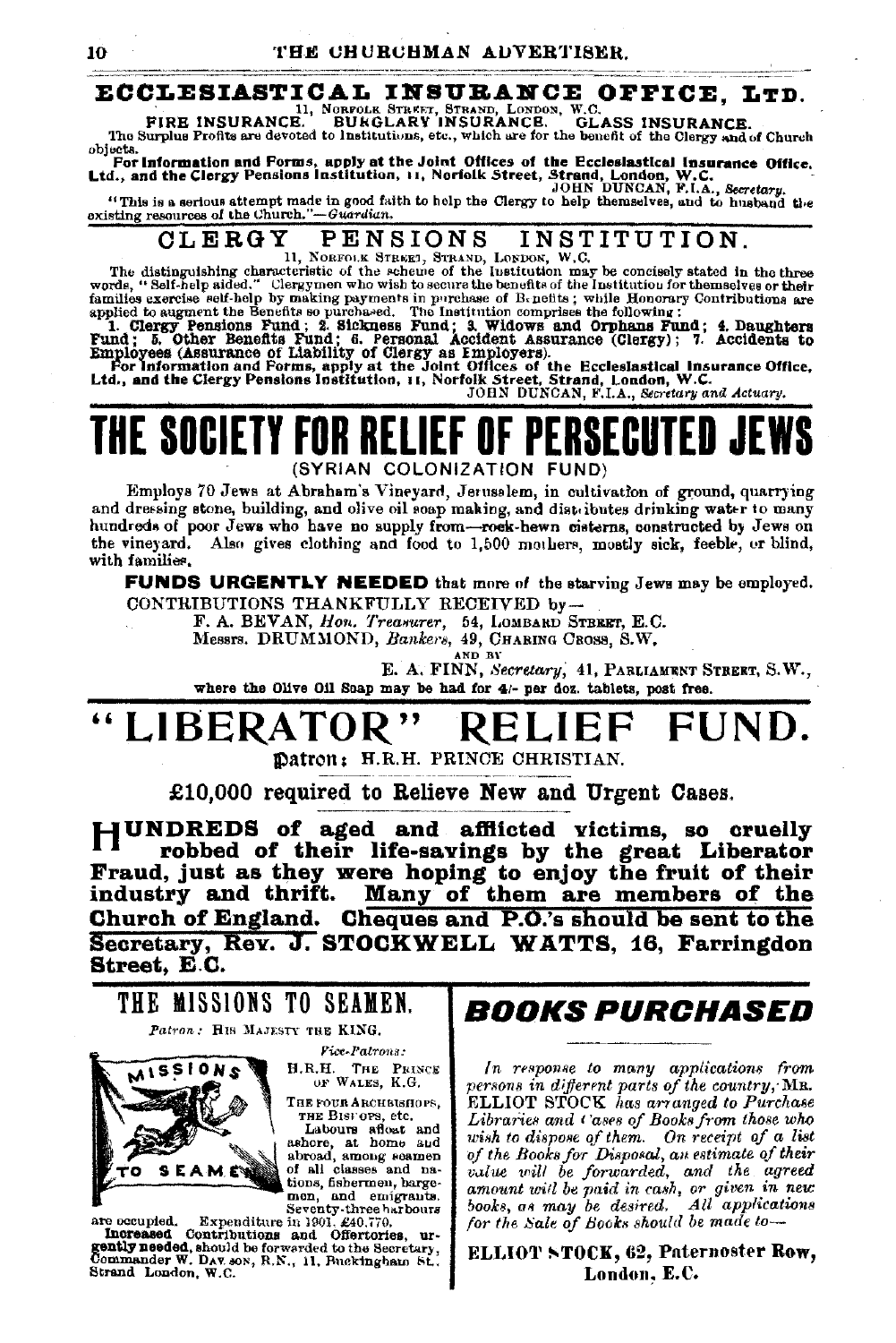THE CHURCHMAN ADVERTISER.

### SOCIETY. THE SURGICA

CHIRF OFFICES: SALISBURY SQUARE, FLEET STREET, E.C. Patron-HIS MAJESTY THE KING.

#### PRESIDENT-The Right Hon, the EARL OF ABERDEEN, G.C.M.G.

This Society was established in 1862 to supply Leg Instruments, Spinal Supports, Trusses, Flastic Stockings, Artificial Limbs, etc., and every other description of mechanical support to the Poor, without limit as to locality or disease.

#### Water Beds and Invalid Carriages and Couches are Lent to the Afflicted.

It provides against imposition by requiring the certificate of a Surgeon in each case. By special grants it insures that every deserving applicant shall receive prompt assistance.

Over 360 Patients are relieved every week. Life Subscription of Annual Subscription of £0 10 6 £5 5 0  $\sim$ Entitles to two recommendations per annum.

CONTRIBUTIONS ARE EARNESTLY SOLICITED.

Bankers-Messrs, BARCLAY & Co., Ltd., 54, Lombard Street. RICHARD C. TRESIDDER, Secretary.

### PROTESTANT REFORMATION SOCIETY.

The OLDEST Church Society for the Maintenance of the Religious Principles of the Reformation.<br>The ONLY Mission to Roman Catholics in England.

(Established 1827.)

**MISSIONARY. EDUCATIONAL. EVANGELISTIC.** 

Resident Missionaries to Roman and Ritualistic Centres.

Sermons and Lectures by the Rev C. H. H. WRIGHT, D. D., M.A., Ph.D., Clerical and General Superintendent<br>Educational Lantern Lectures on Church History by the Secretary.

Cheap effective literature dealing with subjects of present importance.

Donations, Subscriptions, or requests for Lettures or Sermons should be addressed to the Secretary.

WALTER A. LIMBRICK, Secretary, 62, Berners Street, London, W.

#### **THE PROTESTANT ALLIANCE**

#### Is the OLDEST Society

Which has for its object the UNION OF ALL PROTESTANTS in maintaining the Scriptural Principles of the Reformation against Ritualism and Romanism. It is

#### **ONLY Society** The

Having an ILLUSTRATED Protestant Mouthly Paper, post free to Members. A copy of the current issue<br>will be sent GRATIS on application.

Contributions in support of the general work of the Protestant Alliance will be thankfully received by S. W. BRETT, SECRETARY, 430, STRAND, LONDON, W.C.

#### *DAVENTRY GRAMMAR SCHOOL.*

Founded A.D. 1600.<br>
Founded A.D. 1600.<br>
Entrance scholarships. Special terms for some of clergy and medical nen. Sounded hearing,<br>
Healthy situation, 300 feet above sea-lovel. Good buildings. Large Playing-fields, Laborato Fives' Court. **Experienced Matron.** 

Entrance Scholarship for Sons of Clergy naturally reducing Fees.<br>For Prospectus apply: REV. H. JORNSON, Head Master.